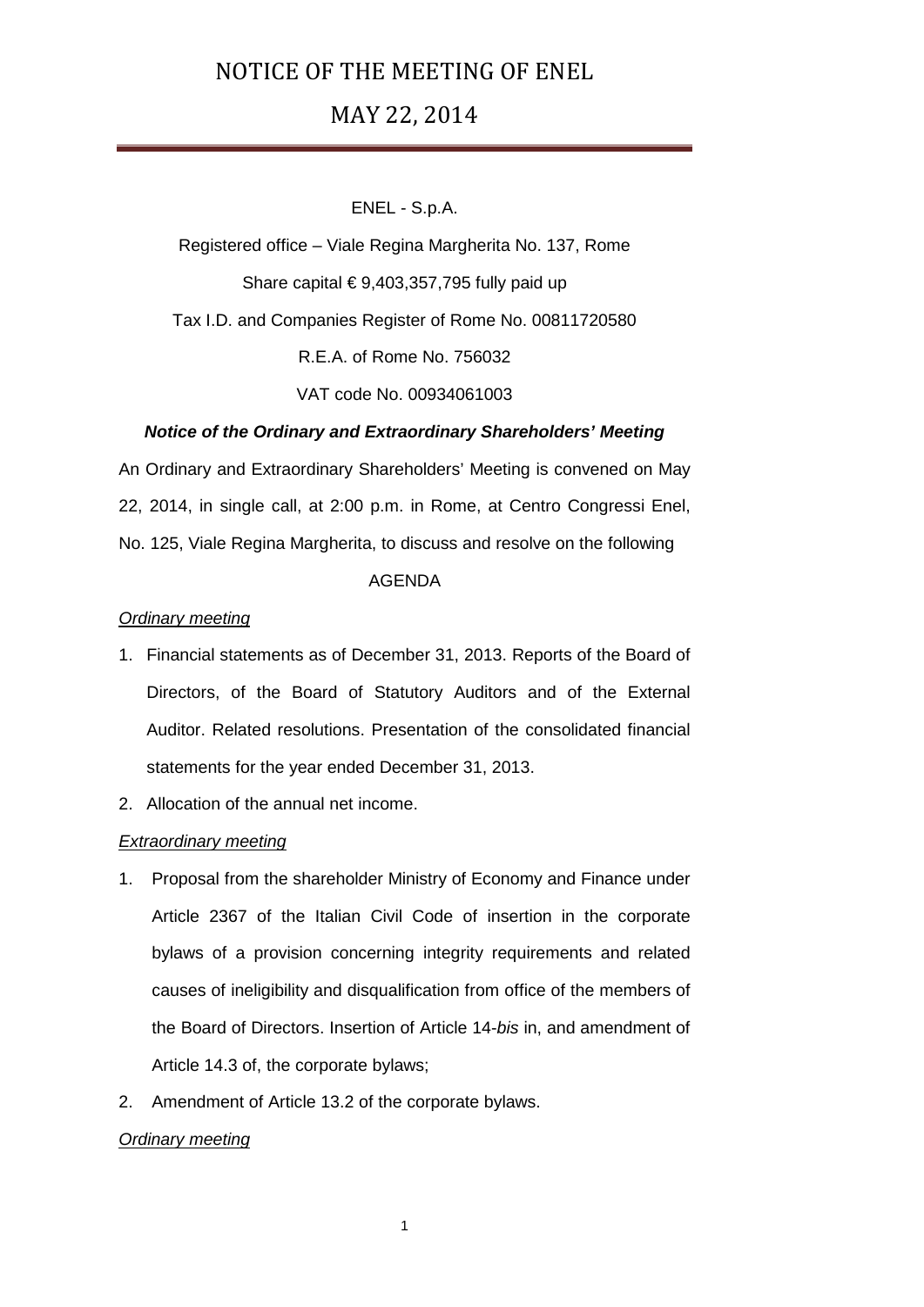# MAY 22, 2014

- 3. Determination of the number of the members of the Board of Directors.
- 4. Determination of the term of the Board of Directors.
- 5. Election of the members of the Board of Directors.
- 6. Election of the Chairman of the Board of Directors.
- 7. Determination of the compensation of the members of the Board of Directors.
- 8. Limits set under Article 84-*ter* of Law Decree No. 69 of June 21, 2013, as amended and converted into Law No. 98 of August 9, 2013, on the compensation of the directors with delegated powers of the Company and of its subsidiaries.
- 9. Remuneration report.

### **Information on the share capital**

As of the date of this notice, the share capital of Enel S.p.A. is equal to Euro 9,403,357,795 and is divided into No. 9,403,357,795 ordinary shares with a nominal value of Euro 1.00 each.

#### **Title to participate in the Meeting and to vote**

Pursuant to Article 83-*sexies* of Legislative Decree No. 58 of February 24, 1998 (the "Consolidated Financial Act") and Article 10.1 of the corporate bylaws, the right to participate in the Meeting and to vote shall be conditional upon the reception by the Company of a specific notice by an authorized intermediary, based on the accounting records at the end of the seventh trading day prior to the date set for the Shareholders' Meeting (*i.e.* on May 13, 2014). Credit and debit entries made on the accounting records after such date shall not be taken into account for the purpose of entitling to vote in the Shareholders' Meeting.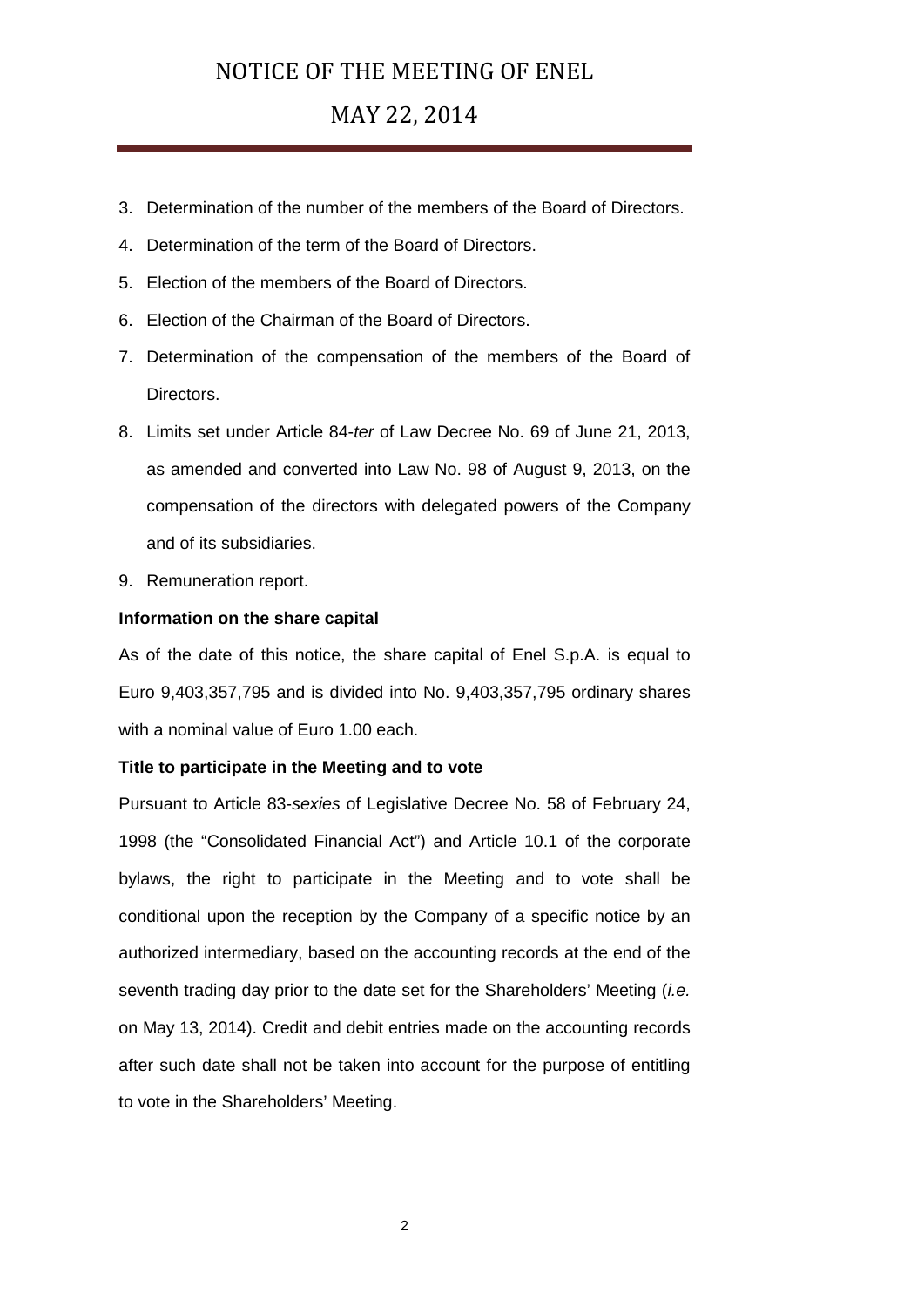## MAY 22, 2014

#### **Representation at the Meeting**

### *Ordinary proxy*

Those who are entitled to vote in the Meeting may appoint a representative, by means of a proxy granted in writing pursuant to the regulations in force or through a document electronically signed pursuant to Article 21, paragraph 2, of the Legislative Decree No. 82 of March 7, 2005. To this purpose, it may be used the form of the proxy available in the section of the Company's website [\(www.enel.com\)](http://www.enel.com/) reserved to this Meeting. The proxy may be sent to the Company by ordinary mail (addressed to Enel S.p.A. – *Legal and Corporate Affairs* – Viale Regina Margherita No. 137 – 00198 Rome – Ref. "Voting Proxy"), or by fax to the no. +39 06 83055028 at least two trading days before the date set for the Meeting (*i.e.* by May 20, 2014). Pursuant to Article 11.1 of the corporate bylaws, the proxy may also be notified to the Company electronically, up to the beginning of the Meeting, through the specific section of the Company's website reserved to this Meeting. The proxy holder may deliver or send to the Company, instead of the original, a copy of the proxy, also in electronic format, certifying under his or her responsibility the conformity of the proxy to the original version and the identity of the proxy giver.

### *Proxy to the representative appointed by the Company*

The proxy may also be given to Computershare S.p.A., with registered office in Milan, Via Lorenzo Mascheroni No. 19, in its capacity of representative appointed by the Company pursuant to Article 135-*undecies* of the Consolidated Financial Act. To this purpose, it may be used the specific web applicative for the guided filling of the proxy form to the appointed representative, prepared and managed by Computershare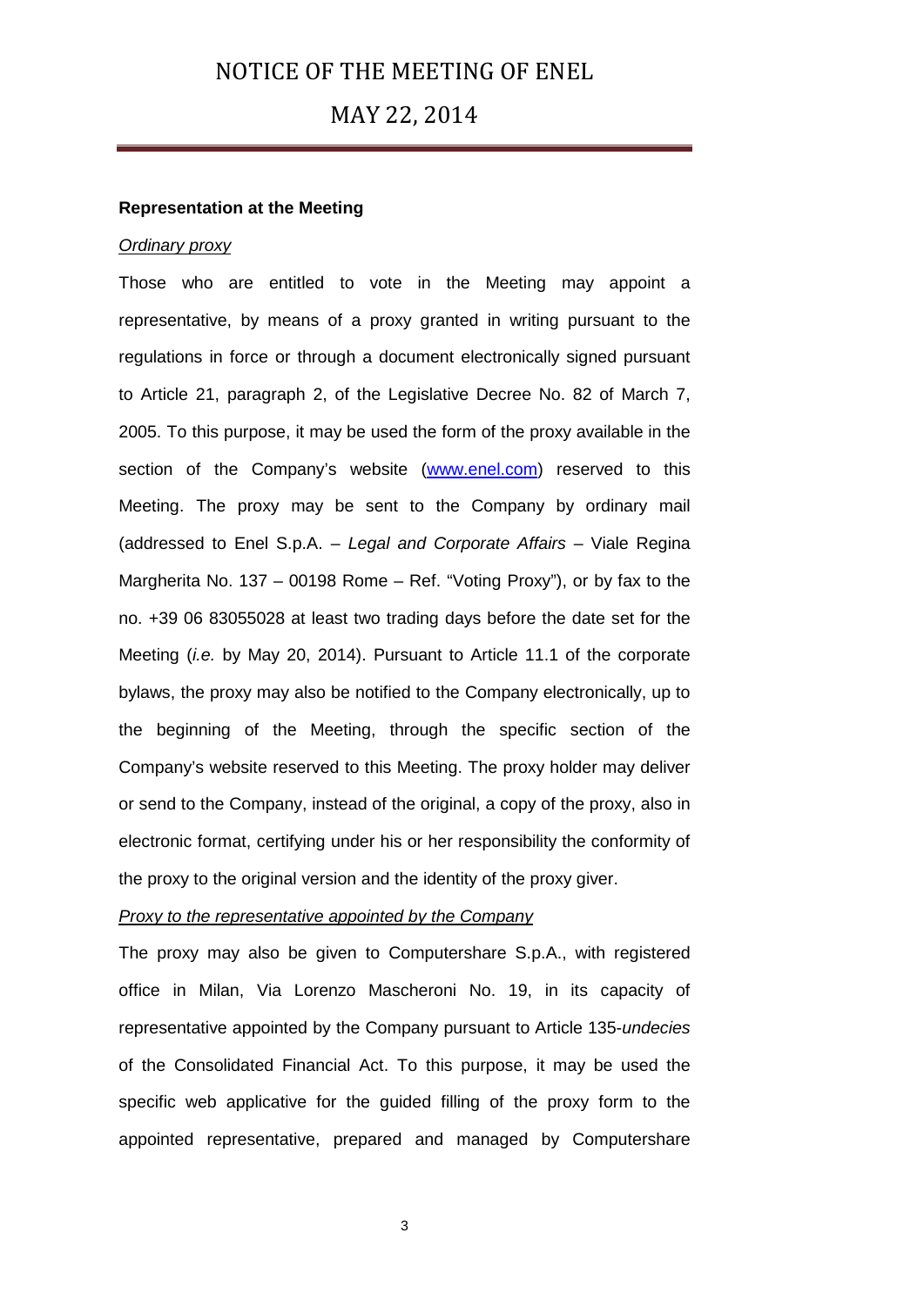## MAY 22, 2014

S.p.A, which shall be accessible through the section of the Company's website dedicated to the present Meeting. The form of the proxy to the representative appointed by the Company is also available, in printable version, in such section of the Company's website. Computershare S.p.A. may receive proxies only in its capacity as representative appointed by the Company.

The proxy to the representative appointed by the Company shall contain voting instructions for all or certain proposals of the agenda and shall be received by the said representative, in original, no later than the end of the second trading day before the Meeting (*i.e.* by the end of May 20, 2014), at the following address: Computershare S.p.A. (Ref. "Proxy Shareholders' Meeting Enel S.p.A."), Via Monte Gilberto No. 29, 00138 Rome. Copy of the proxy, together with a statement certifying the conformity of the proxy to the original, may be anticipated to the representative appointed by the Company, within the same term above-mentioned, by fax to No. +39 06 45417450 or by email at enel@pecserviziotitoli.it. The proxy and the voting instructions may always be revoked within the foregoing term according to the same above indicated modalities. The proxy shall be effective only for the items of the agenda in relation to which voting instructions have been given. The shares, in relation to which a full or partial proxy has been given, are taken into account for the duly constitution of the Meeting. With reference to the items of the agenda in which respect no voting instructions have been given, the relevant shares are not taken into account for the purpose of calculating the majority and the quorum required to pass the resolutions.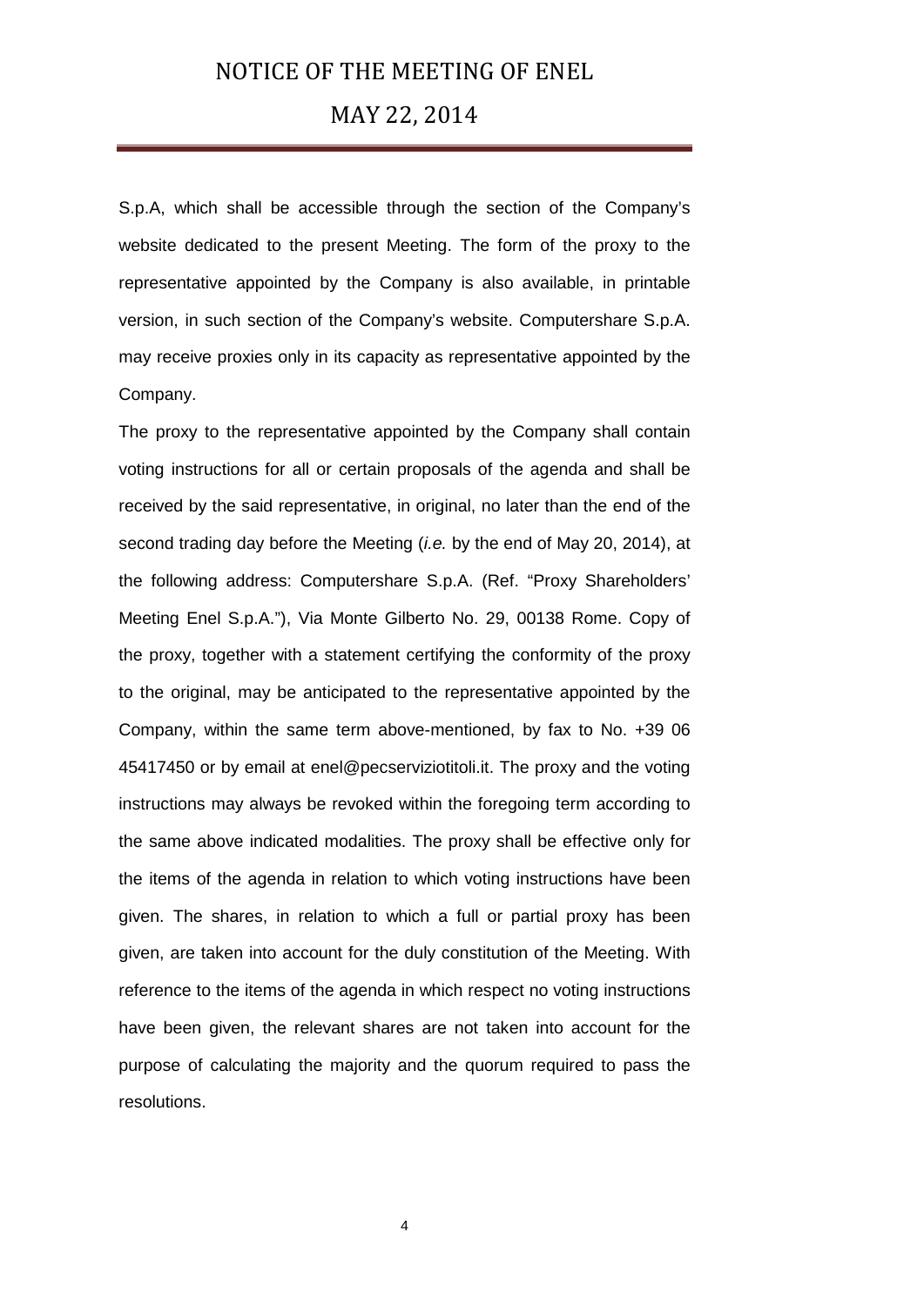## MAY 22, 2014

# **Right to put items on the agenda and new resolution proposals in the Meeting**

Pursuant to Article 126-*bis* of the Consolidated Financial Act, shareholders who represent, also on a jointly basis, at least 2.5% of the share capital, may request, in writing, within ten days from the publication of this notice, to put items on the agenda, indicating the additional proposed items to be discussed, or to submit resolution proposals on items already in the agenda (it being understood that those entitled to voting rights may still individually submit resolution proposals during the Meeting). The agenda cannot be supplemented with respect to the items in relation to which the Meeting resolves, in compliance with the applicable laws, upon proposals of the Directors or on the basis of a project or a report prepared by the Directors, other than those indicated in Article 125-*ter*, paragraph 1, of the Consolidated Financial Act. The requests to put items on the agenda or to submit resolution proposals on items already on the agenda may be filed by those shareholders in relation to which the Company has received a communication from an authorized intermediary pursuant to Article 23 of the Regulation jointly approved by the Bank of Italy and Consob on February 22, 2008, as amended, certifying their participation rights. For further information on the right to put items on the agenda and to submit additional resolution proposals, and on the modalities to exercise such rights, please refer to the section of the Company's website dedicated to this Meeting.

## **Right to ask questions before the Meeting**

Pursuant to Article 127-*ter* of the Consolidated Financial Act, those shareholders in relation to which the Company has received from an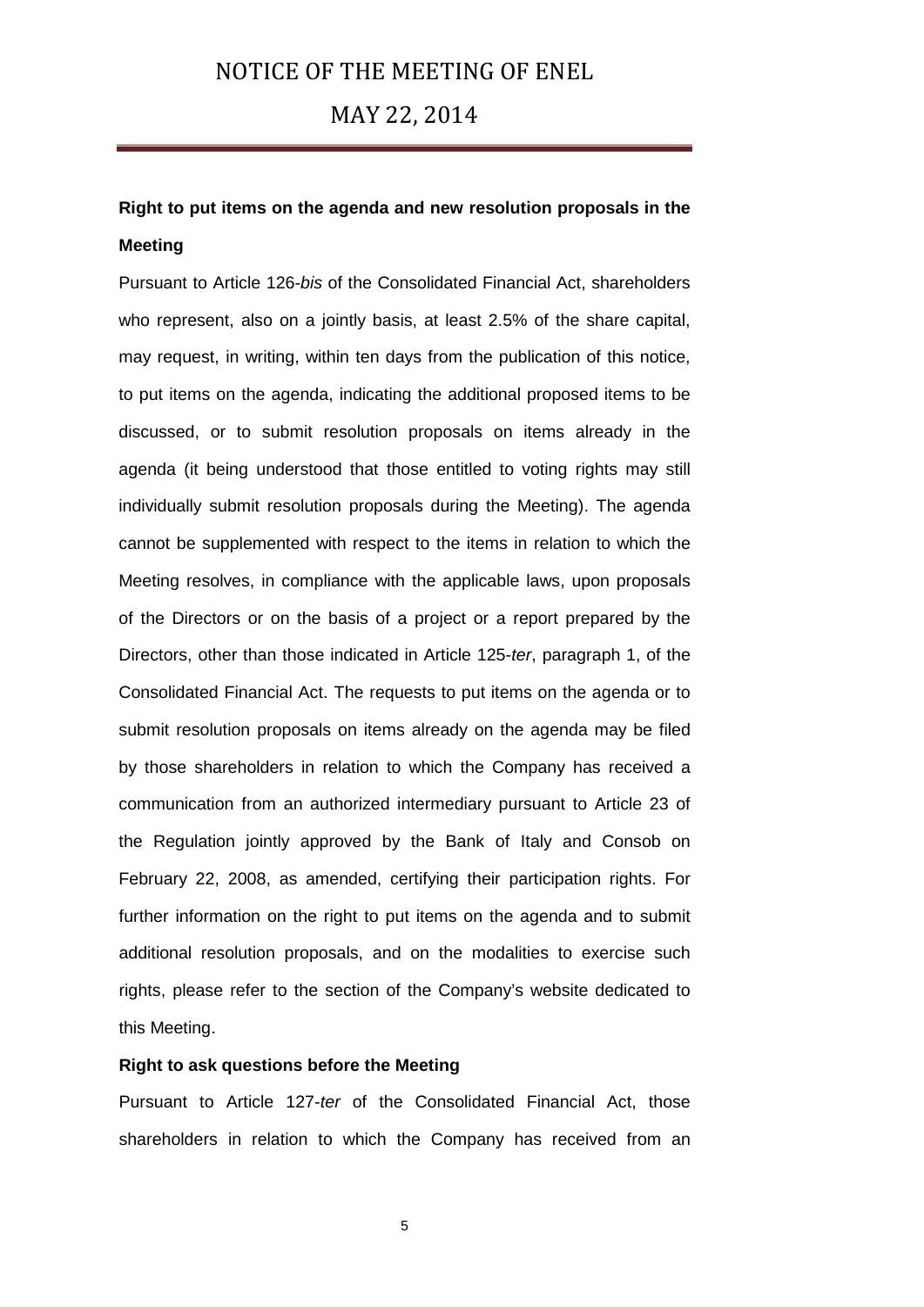## MAY 22, 2014

authorized intermediary (pursuant to Article 23 of the Regulation approved by joint decision of the Bank of Italy and of Consob on February 22, 2008, as amended) a communication certifying their voting rights, may submit questions before the Meeting on items provided in the agenda. Those who intend to exercise such right shall submit their questions to the Company no later than three days before the date of the Meeting (*i.e.* by May 19, 2014). Questions received before the Meeting will be answered during the Meeting at the latest. For further information on the right to submit questions before the Meeting and on the relevant modalities of exercise, please refer to the section of the Company's website dedicated to this Meeting.

### **Election of the Board of Directors**

Pursuant to the Consolidated Financial Act and the corporate bylaws, the members of the Board of Directors are elected by slating vote. Although the expiring Board of Directors does not file its own slate of candidates, it has expressed, upon proposal of the Nomination and Corporate Governance Committee, its position on the size and composition of the new Board of Directors, in compliance with recommendations of Article 1.C.1, letter h), of the Corporate Governance Code for listed companies. Such position can be consulted on the Company's web site [\(www.enel.com\)](http://www.enel.com/).

Only shareholders who, alone or together with other shareholders, result to own at least 0.5% of the company's share capital are entitled to file a slate. Preparation, filing and publication of the slates shall be performed in compliance with Article 14 of the corporate bylaws, to which is made reference to for what not expressly provided for here below.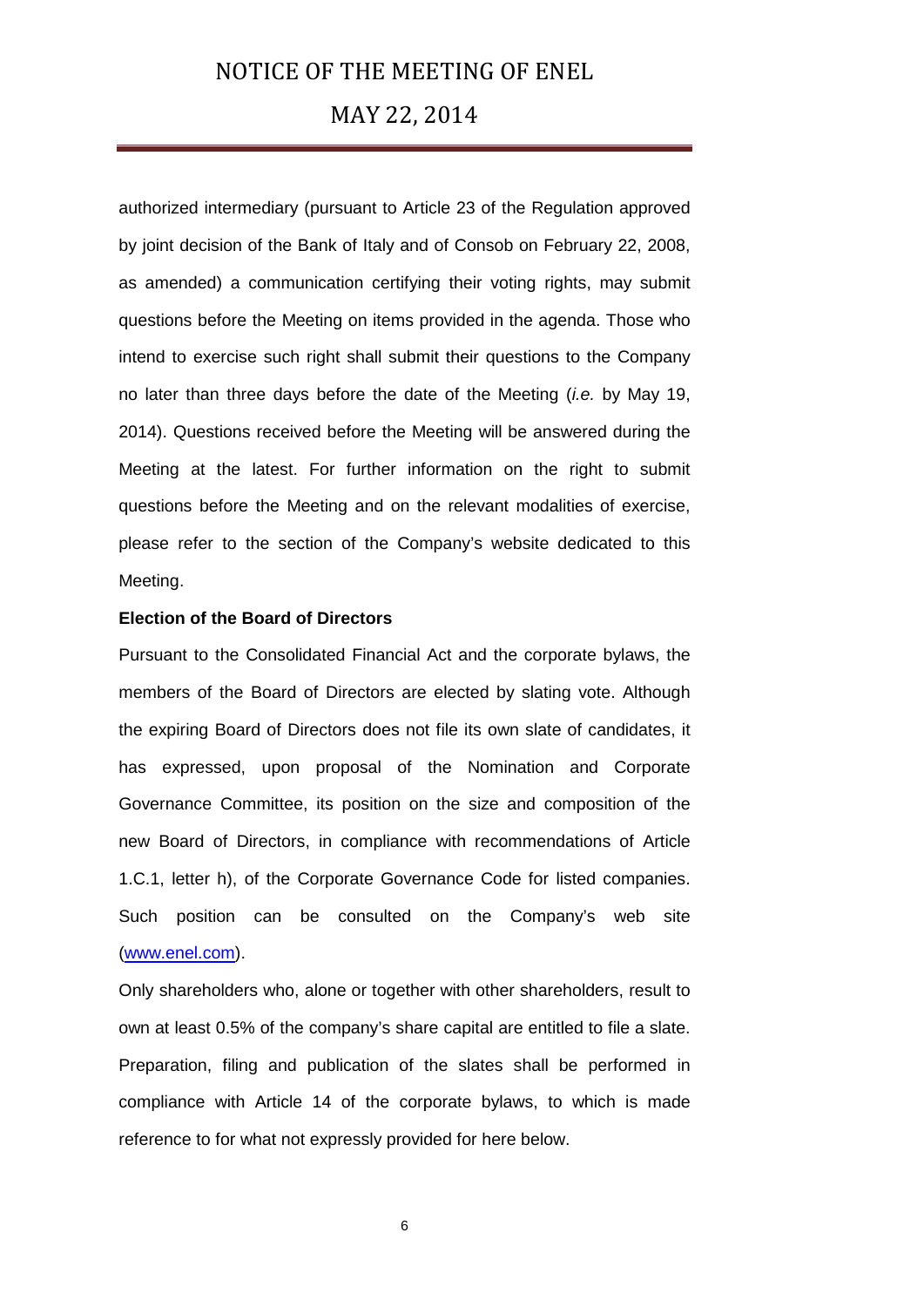## MAY 22, 2014

With reference to the preparation of the slates and the composition of the Board of Directors, it shall be noted that:

- pursuant to Article 147-*quinquies* of Legislative Decree No. 58 of February 24, 1998, the directors of listed companies must possess the requirements of integrity required for statutory auditors of listed companies, provided by Article 2 of the Decree of the Ministry of Justice, No. 162 of March 30, 2000;
- since Enel S.p.A. controls Enel Factor S.p.A., a company registered in the list of the financial intermediaries provided by Article 106 of Legislative Decree No. 385 of September 1, 1993 (in accordance with the text currently applicable, pending the implementation of the amendments made by Legislative Decree No. 141 of August 13, 2010), the candidates for the office of the Board of Directors must possess also the requisites of integrity specified, by Decree No. 517 of December 30, 1998 of the Minister of the Treasury, the Budget, and Economic Planning, for the representatives of entities which participate into the equity of financial intermediaries;
- pursuant to Article 14.3, second paragraph, of the corporate bylaws, each slate must include at least two candidates possessing the requirements of independence established by the law (*i.e.*, those provided for the statutory auditors of listed companies), distinctly mentioning such candidates and listing one of them as first in the slate;
- pursuant to Article 14.3, third paragraph, of the corporate bylaws, the slates which contain a number of candidates equal to or above three shall also include at least one of the candidates of the less-represented gender in one of the first two positions of the slate;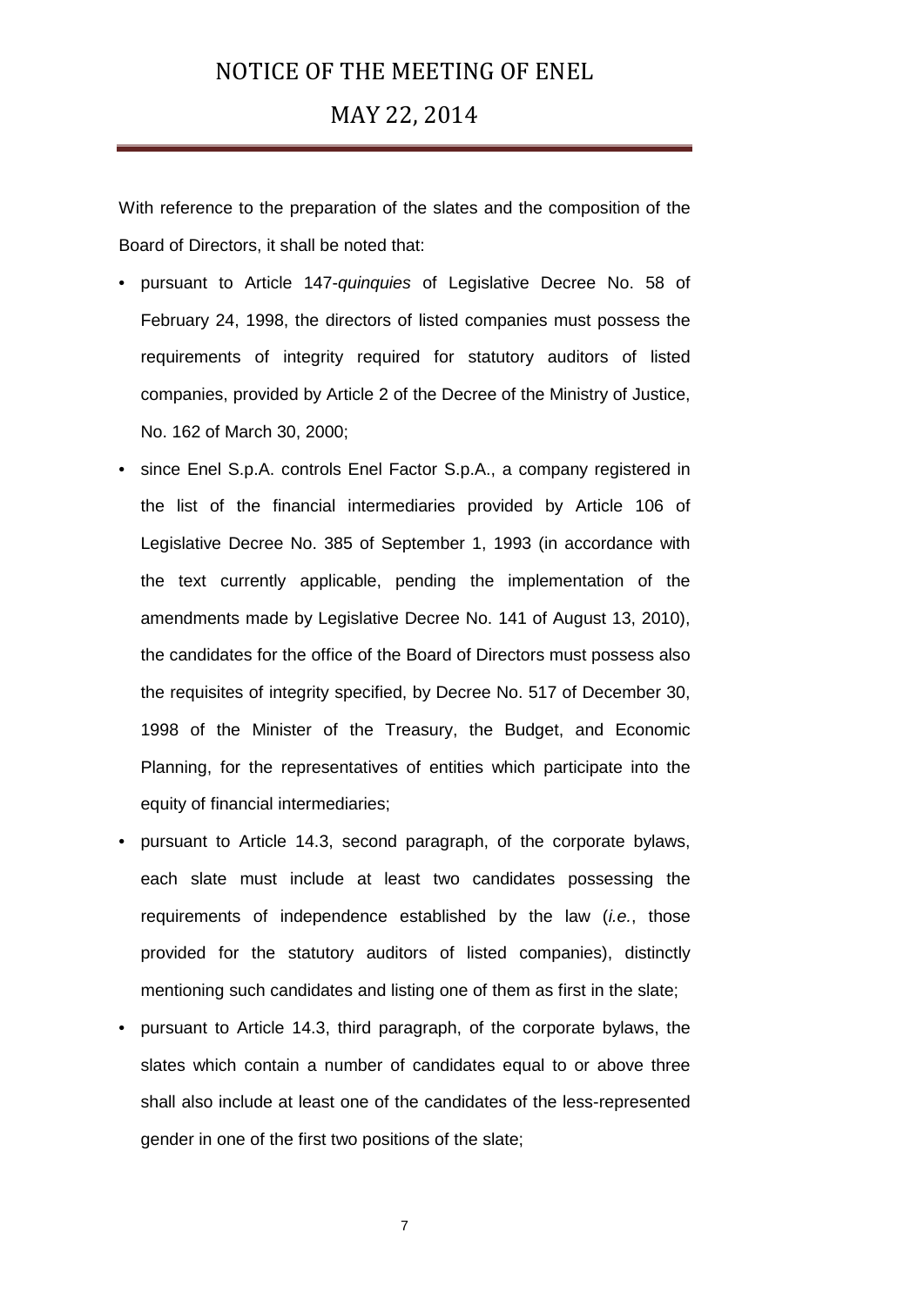## MAY 22, 2014

- in the event that Directors leave office before the end of their term, Article 14.5 of the corporate bylaws provides for a mechanism of mandatory cooptation requiring that, whenever possible, such Directors are to be replaced by other candidates belonging to the same slate of the Directors who have left their office;
- in compliance with the recommendations of the Corporate Governance Code for listed companies, the Company adopted a specific policy regarding the maximum number of offices that its members may hold in the boards of directors of other companies of significant size in order to ensure that the persons concerned have sufficient time to effectively perform the role they have in the Board of Directors of Enel S.p.A.; the document containing this policy can be consulted on the Company's website [www.enel.com;](http://www.enel.com/)

Pursuant to Article 147-*ter* of the Consolidated Financial Act, the slates – together with the necessary documentation – shall be filed no later than twenty-five days before the Meeting (*i.e*. by April 28, 2014) at the office of *Legal and Corporate Affairs* of Enel S.p.A. (Viale Regina Margherita No. 137 – 00198, Rome, from Monday to Friday, from 9:00 am to 5:00 pm), or through the specific section of the Company's website dedicated to the Meeting, or by fax to No. +39 06 83055028; together with the filing of the slates, information allowing for the identification of the persons submitting the slates shall also be provided.

The ownership of the minimum percentage of the share capital of the Company required to submit the slates is determined according to the shares that are registered in the name of the shareholder on the date on which the slates are filed with the Company. The relevant certificate, issued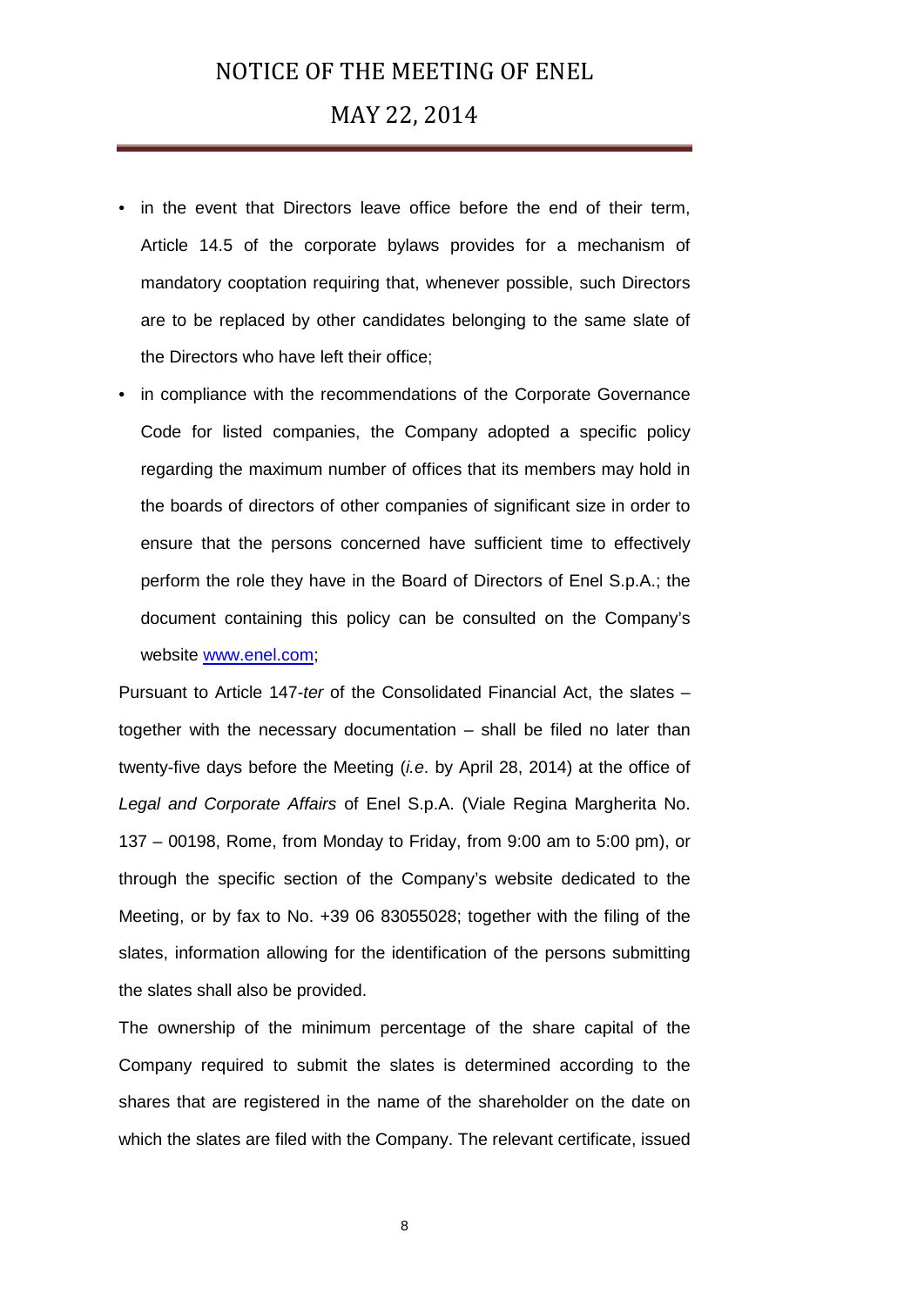## MAY 22, 2014

by an authorized intermediary, may also be provided after the filing of the slates but, in any case, no later than twenty-one days before the date of the Meeting (*i.e*. by May 2, 2014, this being the deadline for the Company to publish the slates).

Slates shall be filed with the Company together with the declarations of the individual candidates under which they accept their candidacy and certify, under their own responsibility, the absence of any cause of ineligibility e incompatibility, as well as their satisfaction of the requirements specified by applicable law for their respective offices and the additional documentation required by Article 144-*octies*, paragraph 1, letter b) of Consob Resolution No. 11971 of May 14, 1999.

Please note that the Code of Corporate Governance for listed companies recommends to file the slates together with the candidates' declaration of possession of the independence requirements set forth in Article 3 of the same Code, if that is the case.

Given that, upon proposal of the shareholder Ministry of Economy and Finance under Article 2367 of the Italian Civil Code, the extraordinary Shareholders' Meeting shall resolve upon the insertion in the corporate bylaws of a provision concerning integrity requirements and related causes of ineligibility and disqualification from office of the members of the Board of Directors, shareholders are encouraged to file together with the slates a declaration from the candidates to the office of the Board of Directors confirming the possession of the integrity requirements set under such provision*.* Said requirements are described in detail in the Ministry of Economy and Finance's explanatory report available to the public at the Company's registered office and on the section of its web site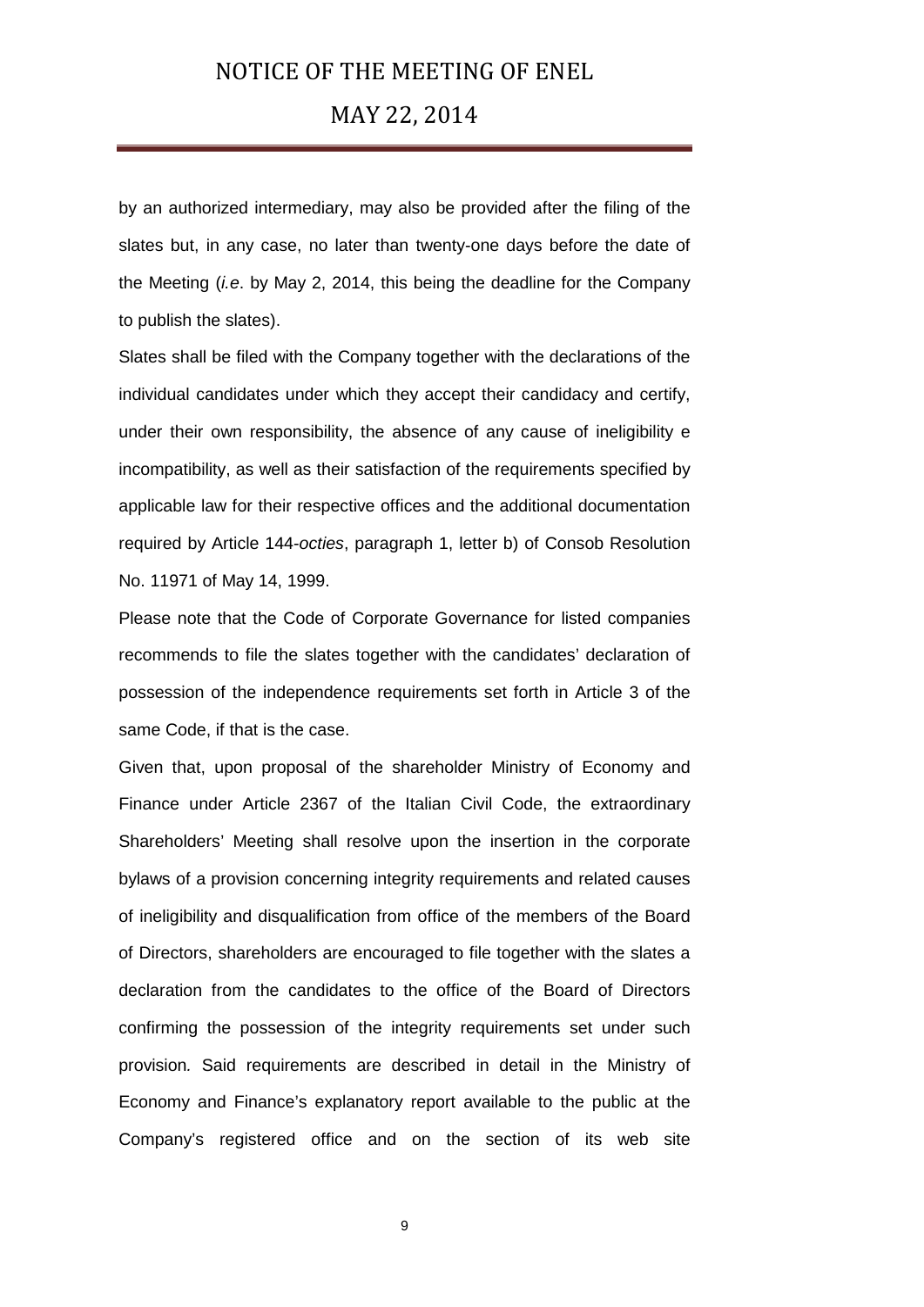## MAY 22, 2014

#### [\(www.enel.com\)](http://www.enel.com/) reserved to this Meeting.

Please be advised that those who submit a minority slate are also subject to the recommendations made by Consob in Communication No. DEM/9017893 of February 26, 2009.

Finally, pursuant to the corporate bylaws, for the purposes of identifying the Directors to be elected, the candidates designated on the slates that have obtained a number of votes amounting to less than half of the percentage required for the presentation of the same slates shall not be taken into account.

### **Documentation**

Documents relating to the Meeting – including the explanatory reports on the items of the agenda together with the relevant proposals of resolution, and the annual financial report – will be made available to the public at the Company's registered office and in the section of the Company's website [\(www.enel.com\)](http://www.enel.com/) reserved to this Meeting, in compliance with the applicable laws. Shareholders and, if different, those entitled to participate to the Meeting, shall have the right to obtain copy thereof.

Detailed information on terms and modalities for the publication of the documents relating to the Meeting is available in the section of the Company's website reserved to this Meeting.

#### **Other information**

In order to facilitate the verification of their entitlement to attend the Meeting, those who are entitled to vote may submit the documents evidencing such entitlement to the Company by ordinary mail (addressed to Enel S.p.A. –– Legal and Corporate Affairs –– Viale Regina Margherita No.